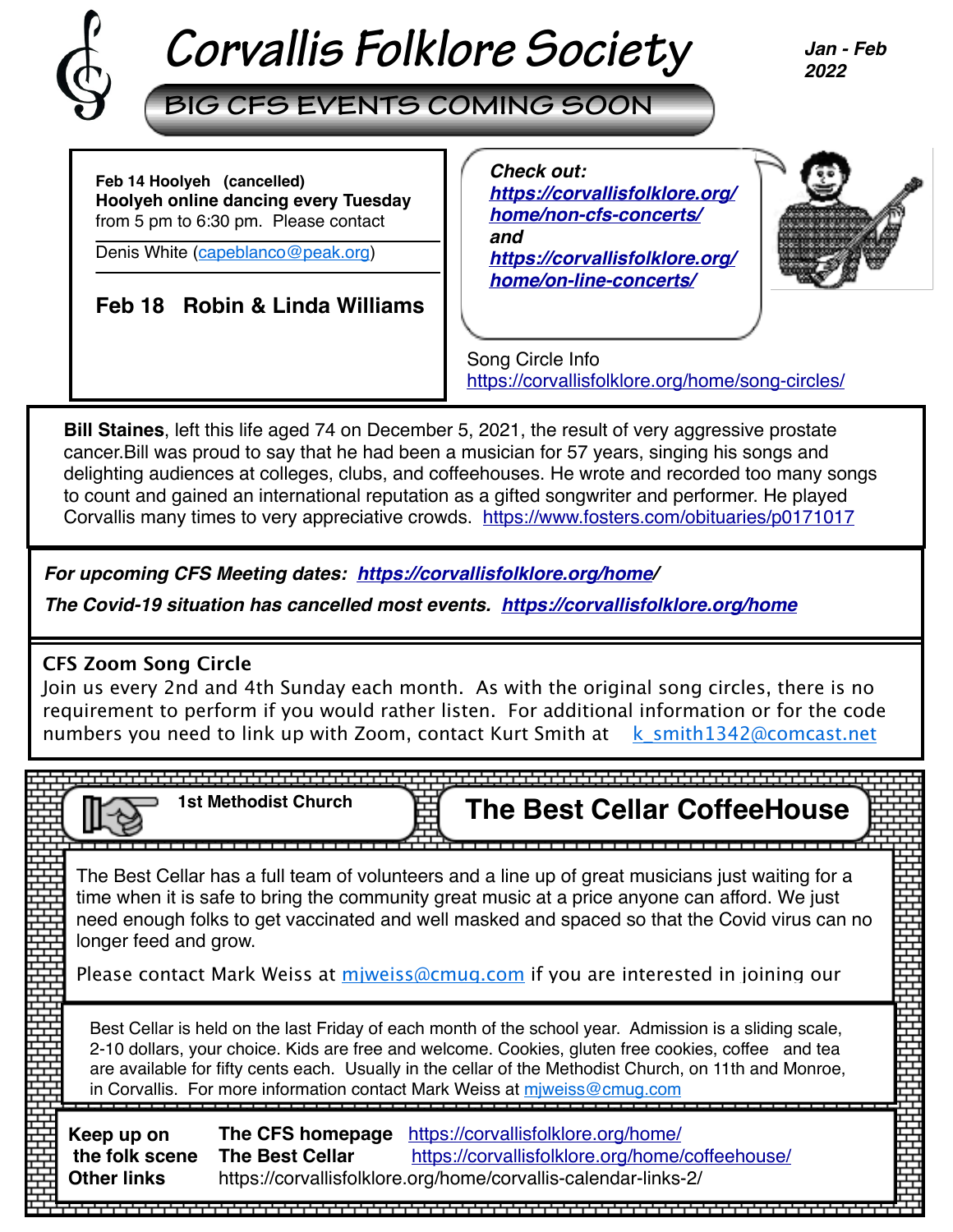#### **Feb 14 (Mon)** *UUSH***, Hoolyeh International Folk Dance,**  (Cancelled until deemed safe)

### **NOTE: Hoolyeh online dancing every Tuesday**

There is weekly international folk dancing online led by Hoolyeh folks. Every Tuesday from 5 pm to 6:30 pm. Please contact Denis White ([capeblanco@peak.org](mailto:capeblanco@peak.org)) for playlists and details for joining zoom broadcasts.

#### **Feb 14 (Mon) - CFS NewsletterDeadline**

**Feb 15 (Tue)** *CAC* **LOCAL FOLK Cancelled**

**Feb 18 ( Fri) 7 pm, Robin & Linda Williams, Whiteside theatre,** \$15 advance \$20 Day of show, save \$2 with [promo code CFS, Tickets available](https://app.arts-people.com/index.php?show=132234) online at [https://](https://app.arts-people.com/index.php?show=132234) [app.arts-people.com/index.php?show=132234](https://app.arts-people.com/index.php?show=132234)

#### **≈≈ CFS sponsored events listed in bold type ≈≈**

#### *Locations in Corvallis:*

- *GH:* Gatton Hall, First Congregational Church, 4515 SW West Hills Rd
- *CAC:* Corvallis Arts Center, 700 SW Madison.
- *IC:* Imagine Coffee, 5460 SW Philomath Bv
- *FPC:* First Presbyterian Church, 114 SW 8th St.
- *MC:* Methodist Church: 1165 NW Monroe
- *OFH:* Odd Fellows Hall, 223 SW 2nd 3rd St., Corvallis
- *T Troubadour Music, 521 SW 2nd St, Corvallis*
- *UU:* Unitarian-Universalist Fellowship, 2945 NW Circle Bv
- *UUSH:* Unitarian-Universalist Fellowship, 2945 NW Circle Bv, Social Hall
- *W:* Whiteside Theatre, 361 SW Madison
- \* advanced tickets at **Grass Roots Books**, 227 SW 2nd and Ticket Tomato or (for Whitesides, [Brownpapertickets](https://www.brownpapertickets.com) )

#### **Repeating Out of Town Events (most if not all of these are cancelled for now)**

Every Tuesday — Irish Ceili Dance Lessons (Salem)6:30 – 8:30pm, Ceili & set dance \$5, VFW Hall, 630 Hood St., NE, Salem

- Every Wednesday Scottish Country Dance 7-8pm beginner, 8-9pm basic-advanced, \$5 or \$15/month Santa Clara Grange Hall, 295 Azalea Drive, Eugene FMI: Kalindi at 541-515-4433
- 1st Wednesday [Eugene Folklore Society](http://www.eugenefolklore.org) Song Circle FMI: 541-461-3786

2nd Wednesday of each month — Zydeco Dance 6:30pm lesson, 7-9pm dance, free World Cafe, 449 Blair Blvd, Eugene. [Eugene Folk Soc](http://www.eugenefolklore.org)

Every Thursday — English Country Dance Classes (McMinnville) 7:00 - 8:30pm, McMinnville Grand Ballroom \$3 FMI: [http://](http://www.portlanddancing.com/moreinfo.aspx?moreinfo=1510) [www.portlanddancing.com/moreinfo.aspx?moreinfo=1510](http://www.portlanddancing.com/moreinfo.aspx?moreinfo=1510)

Every Thursday — Morris Dancing in Eugene FMI: <http://www.tworiversmorris.com/>

2nd, 4th and 5th Thursday — String-Band Jam Calapooia Tavern, Albany FMI:[http://calapooiabrewing.com/blog/](http://calapooiabrewing.com/blog/live-music-and-events/) [live-music-and-events/](http://calapooiabrewing.com/blog/live-music-and-events/)

- 2nd Friday Ceili, 7-8pm lesson, 8-11 Ceili, \$10 VFW Hall, 630 Hood St., NE, Salem, [http://www.ceiliofthevalley.org](http://www.ceiliofthevalley.org/)
- 3rd Friday English Country Dances, Santa Clara Grange Hall, 295 Azalea Drive FMI: 541 935 6051

2nd & 4th Saturdays - [EFS](http://www.eugenefolklore.org) Contra Dance 7pm lesson, 7:30pm dance, \$8 public, \$6 EFS/CFS, -\$1 before 7:30pm&students (w/ ID),The Dunn School, 3411 Willamette St., EugeneFMI: 541-302-2628

3rd Saturday — Contra Dance 7:00-9:30pm dance Greenacres Grange, 93393 Greenacres Lane, Coos Bay

Last Sunday – Old Time Jam4:00pm, free Cozmic, 8th and Charnleton, Eugene, FMI:541-228-1644

Calendar Contact: [calendar@corvallisfolklore.org](mailto:%20calendar@corvallisfolklore.org)

**CFS Newsletter :** [newsletter@CorvallisFolklore.org](mailto:%20newsletter@CorvallisFolklore.org)

Every Tuesday *IC* – Celtic Jam, 7:00pm, free [http://](http://imaginecoffee.net/) [imaginecoffee.net/](http://imaginecoffee.net/)

## **Folk music on the internet From Chere Pereira:**

There are many musicians who are performing on facebook. Here are two great ones: **Sally Rogers Music** (a song a day; and there is an exceptional version of Lovely Agnes with Claudia Schmidt) **Susan Werner** (has something every Sunday at 4 PM).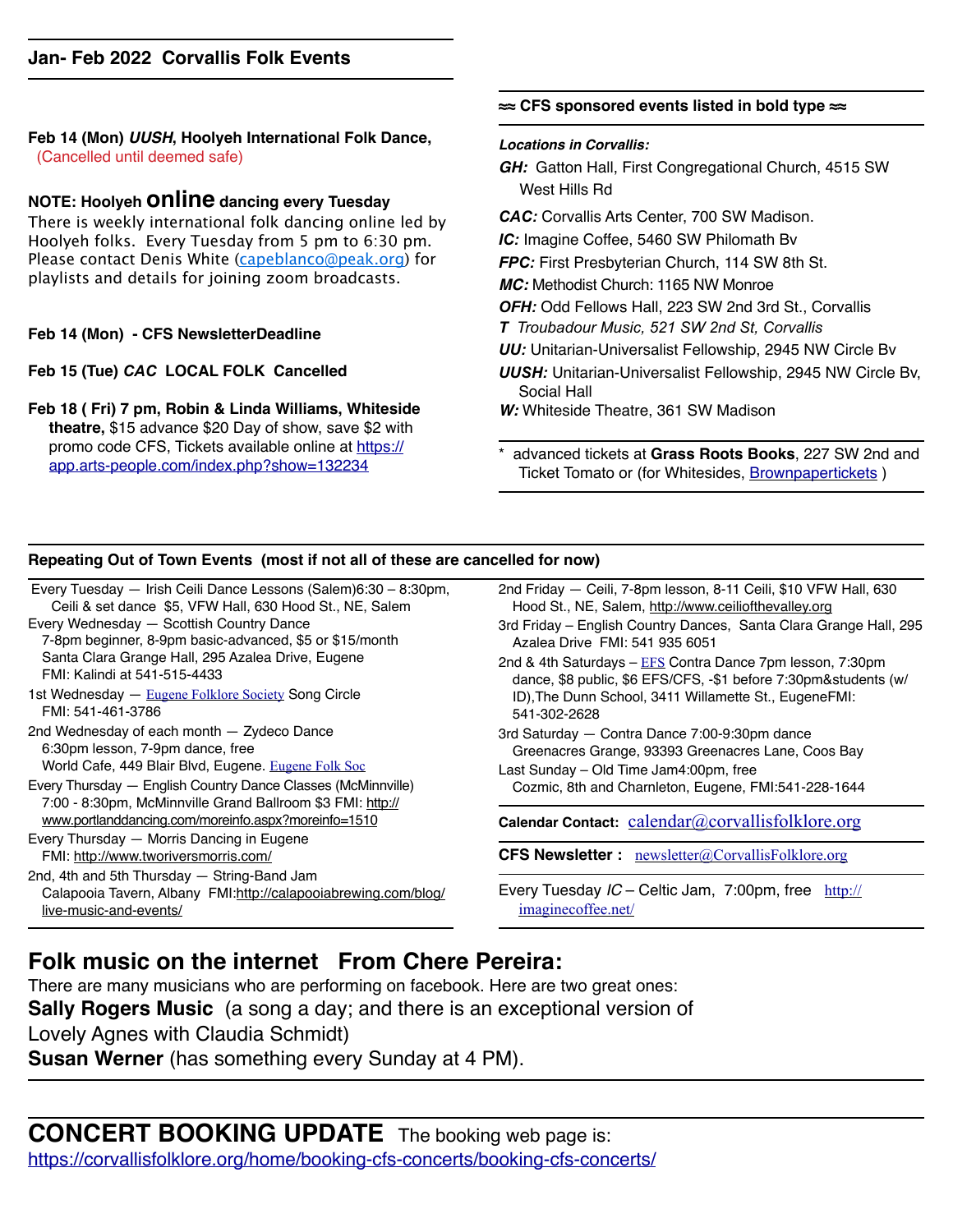# Let's Dance! Sponsored by the **Corvallis Folklore Society**

**Contras 1st and 3rd Saturdays** (September to June) in Corvallis

## **CFS Contra dances are CANCELLED for now**

We dance regularly at **Gatton Hall**, **4515 SW West Hills Road**, Corvallis, Oregon, 97333. From downtown, take Western Ave. After the light at 35th, Western Ave veers left, stay right on West Hills Rd. Gatton Hall is at First Congregational Church on the right.

For more information, visit: **corvallisfolklore.org**

Regular dances start at 7:30 pm, newcomer's instructions at 7:00 pm. **Price is \$8-10 sliding scale**; CFS members/students-\$2 off; bikers/walkers- \$1 off **18 & under get in free**. **OSU Contra Club members: \$5**

No partners needed. Kids welcome. Please bring clean soft-soled shoes.

## **LOCAL FOLK! is cancelled until further notice.**

**Announcement.** The **Hoolyeh International Folk Dancers** are now meeting once a month on the 2nd Monday at the UU Fellowship Social Hall, 2945 NW Circle Blvd, Corvallis, OR 97330. They will meet from 6:30 to 9:30 with beginning teaching from 6:30 to 7:15, program dancing from 7:15 to 8:00, intermediate teaching from 8:00 to 8:15 or 8:30, and request dancing from 8:30 to 9:30.

**Hoolyeh** will not dance offline again until it is safe'

## **Hoolyeh online dancing every Tuesday**

There is weekly international folk dancing online led by Hoolyeh folks. Every Tuesday from 5 pm to 6:30 pm. Please contact Denis White ([capeblanco@peak.org](mailto:capeblanco@peak.org)) for playlists and details for joining zoom broadcasts.

## **Whitesides Music Series**

**Contact for info or to volunteer: Rob Gandara [rgandara@whitesidetheatre.org](mailto:rgandara@whitesidetheatre.org)**

**See below and check the below link: <https://www.whitesidetheatre.org/live-events.html>**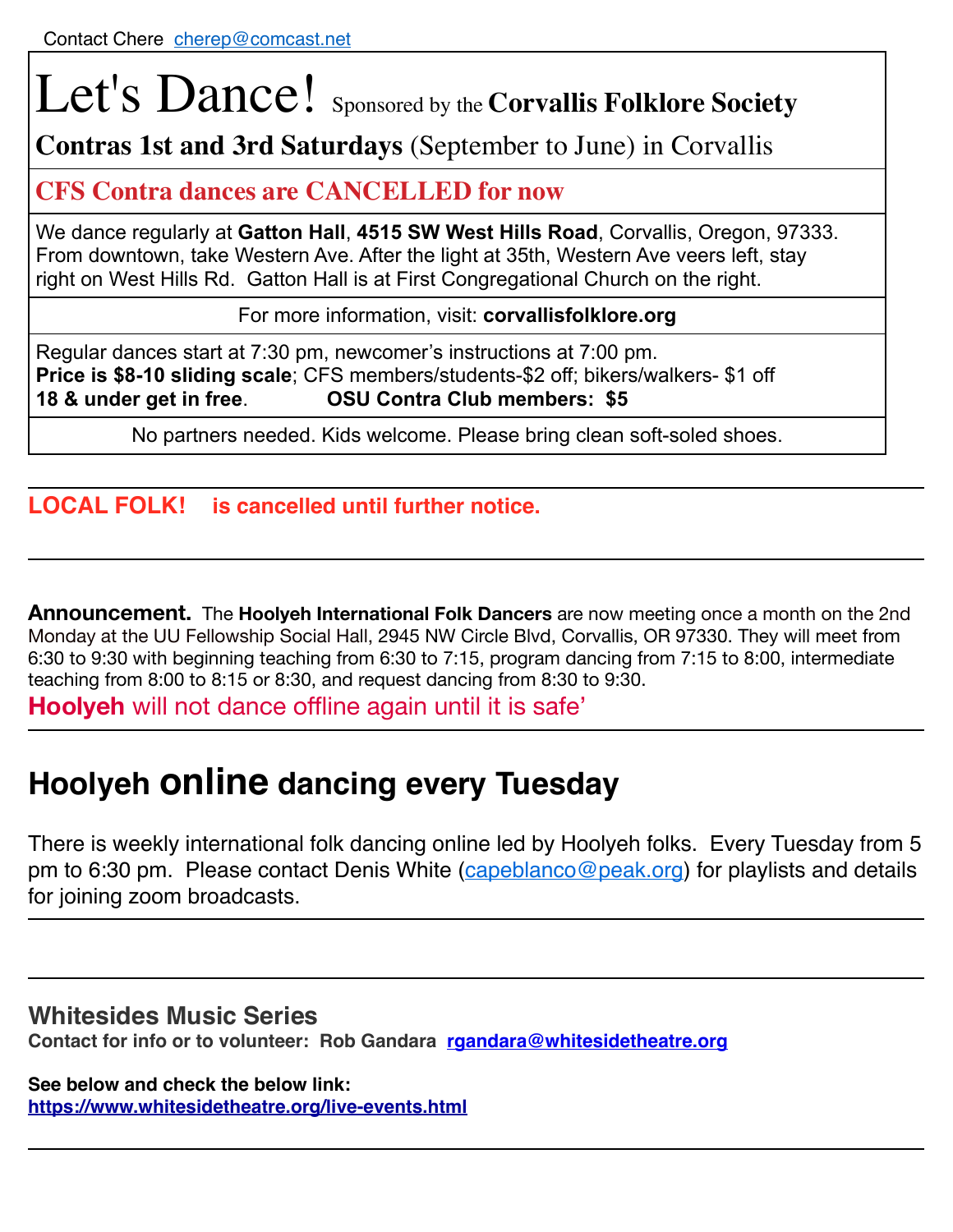**Robin & Linda Williams - Feb 18, 2022, 7 pm** \$15 advance \$20 Day of show Whiteside theatre Tickets available online at: <https://app.arts-people.com/index.php?show=132234> save \$2 with promo code CFS

For more than four decades now, Robin & Linda Williams have made it their mission to perform the music that they love, "a robust blend of bluegrass, folk, old-time and acoustic country that combines wryly observant lyrics with a wide-ranging melodicism." Today some might call it "Americana," but these two revered music masters were living and breathing this elixir 20 years before that label was turned into a radio format.



As live performers, they are second to none. Their stirring concerts have earned them a huge body of fans over the years. But as gifted songwriters Robin and Linda have earned an even rarer honor, the devotion and deep respect of their musical peers. As The Washington Post put it, "The Williamses are able to sum up a life in a few details with moving completeness." The list of artists who have covered their original songs include some of the greats of country music, names like Emmy Lou Harris, Tom T.Hall, George Hamilton IV, Tim & Mollie O'Brien, Mary Chapin Carpenter, Kathy Mattea and The Seldom Scene. One of their most requested songs, "Don't Let Me Come a Stranger," has been recorded by the well-known Irish singer, Mary **Black** 

## **LOOKING AHEAD: CFS/ Whitesides**

Other shows not yet on sale:

**Wailin Jennys March 8 John McCutcheon March 20 Golden Bough April 10**

## **ON-line Concerts and Festivals**

*<https://corvallisfolklore.org/home/concerts/>*

**CFS History: see the links at the bottom of a CFS webpage**

The CFS web link for **membership**: <https://corvallisfolklore.org/home/membership/>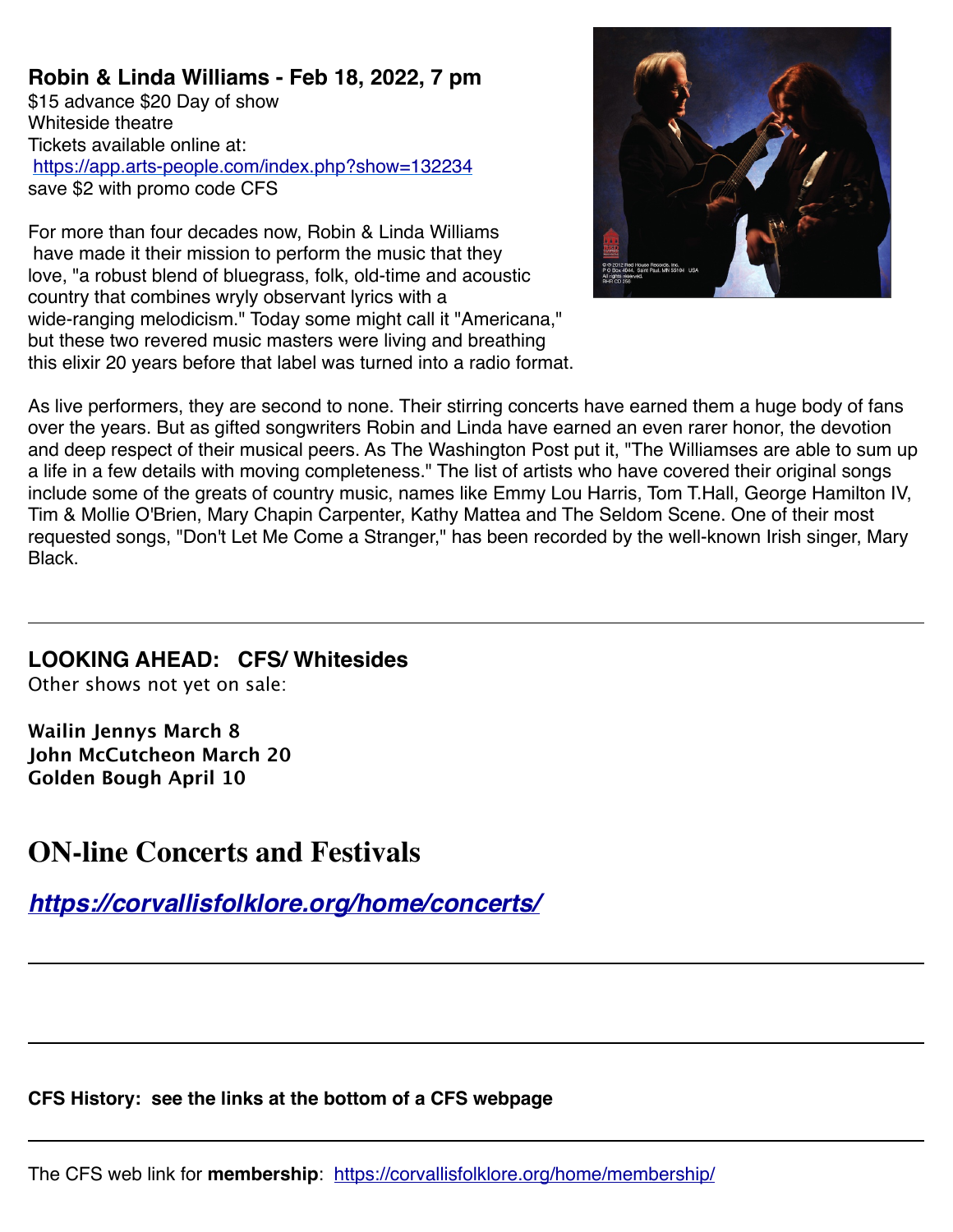Information and a description of the Memberplanet system is posted there. **Make sure we have your e-mail address if you want to receive the newsletter.**

\* please contact: [membership@CorvallisFolklore.org](mailto:membership@CorvallisFolklore.org)

## **Membership Changes: member database is now an online service: Memberplanet.com**

What this means for Corvallis Folklore members:

- \* You must have and use an email address to create or update your membership profile, and to receive notices from Corvallis Folklore
- \* You will be getting Corvallis Folklore newsletters and updates via email
- \* You will be able to renew your membership completely online using a credit card to pay
- \* Alternatively, you can send in a paper check to the address at the bottom
- \* Note the new fee structure below; Member Planet may not have that correct yet (send a check)
- \* If we have your email, you should have gotten an invitation to "join" Corvallis Folklore Society at memberplanet.com. Please do go there to update your profile and create a unique password. If you have not gotten this email, or have discarded it, please contact: [membership@CorvallisFolklore.org](mailto:membership@CorvallisFolklore.org)
- \* If we do NOT have your email, you will have to give it to us: Send email to membership@CorvallisFolklore.org stating your name, your family members' names (if any) and your email. We'll create your account and send you an invitation to "join" as above.

\*

\*

## **The CFS Fee Structure**

As of July 1, 2018, CFS membership is free for the children of members and **each adult membership will be associated with a single email, with a fee of \$10 per year.** When your membership renewal notice comes to you, please choose the new "one size fits all" fee. If you and your family each wish to have their own membership, you should each sign up individually using your own email. As always, you may sign up or renew online or send in a check to CFS along with your contact information (or renew/sign up at an event).

#### **Newsletter Changes:**

The monthly CFS Newsletter is now created in PDF format. An email link to current issue is automatically sent to members. (You need to have a reader app, such as the free Adobe Reader, to display the PDF). See also: <https://corvallisfolklore.org/home/newsletter-concerts-and-information/>

| <b>Membership Form</b> |       |     |       | Date |            |
|------------------------|-------|-----|-------|------|------------|
| Address                |       |     |       |      | 'Corvallis |
| City                   | State | Zip | Phone |      | Folklore   |
|                        |       |     |       |      |            |
| E-mail                 |       |     |       |      |            |